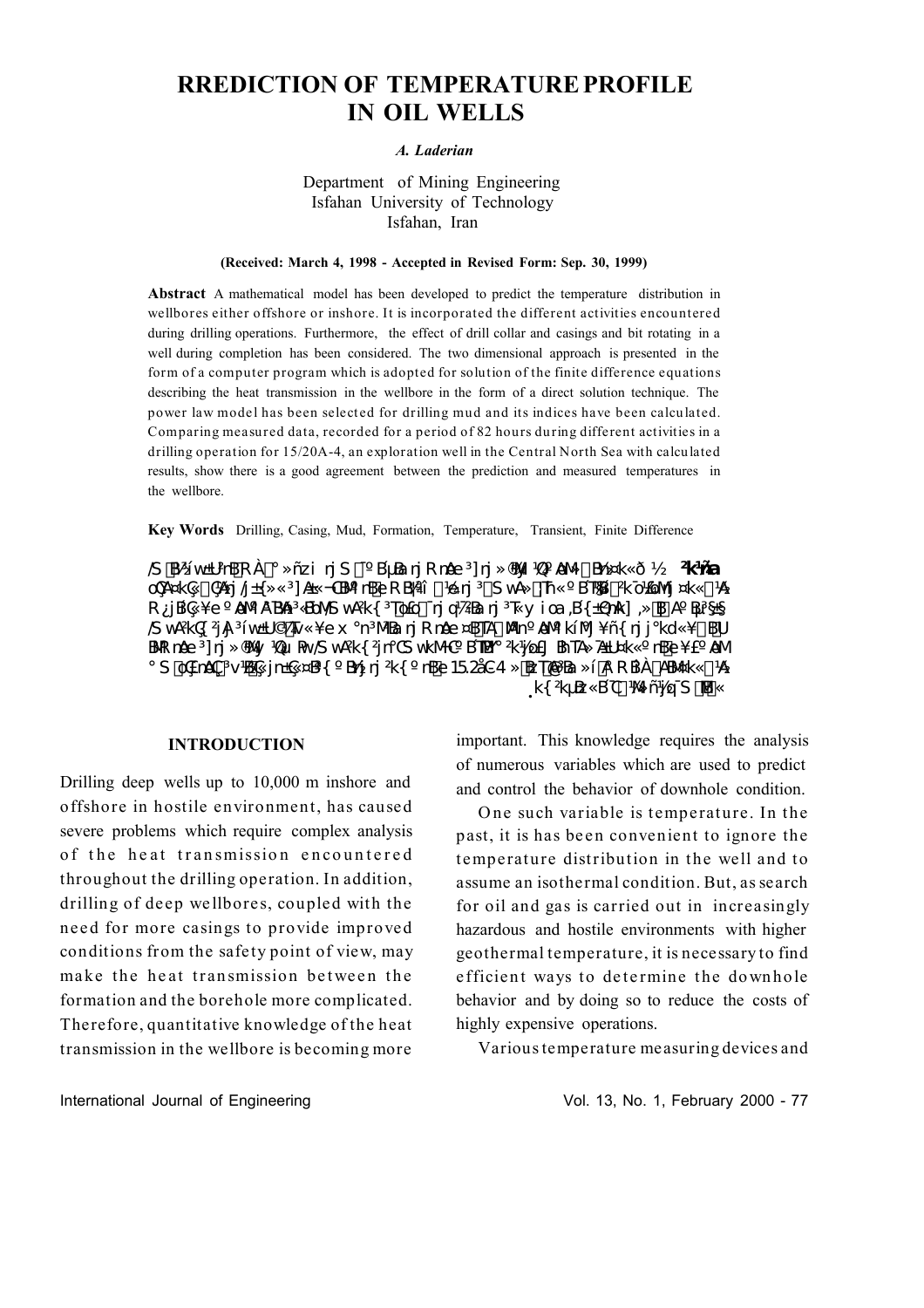

Figure 1. Effect of varying flow rate on temperature.

charts have been developed in the past, [1,2,3,4] but there cannot provide a measure of how and at what extent variables influence the temperatures in the wellbores. It addition, mathematical models have been formulated to predict temperature distribution in the wellbore, but most of these have been simplified  $[5,1,6]$ and the transient heat behavior has been ignored (Figure 1) and some others factores have not been included, e.g. the history of the drilling operation.

To develop a transient model, incorporating the techniques developed for drilling fluid, transient heat flow from formation  $[7]$ , the energy generated by frictional pressure losses [8,9,10,11], and the energy generated by the drill bit in rotation under different phases such as forward circulation, shut-in. and drilling, a numerical method is applied which may be used in conjunction with personal computers (PC) in practice.

## **DEVELOPMENT OF FLUID MODEL**

During the drilling operations fluids are pumped down the drill string from the surface passing through the drill bit and then up the



**Figure 2.** Schematic representation of mud in drill pipe during circulation [32] circulation in well bore.

annulus surrounding the drill pipe tore-merge from the annulus at surface (Figure 2).

The fluid mud provides a variety of necessary functions to enable the hole to be drilled both safety and economically such as cooling bit and lubricating its teeth and drill string, transporting cuttings, balancing formation pressure, and etc.

The basis of any heat transfer model for a drilling process in the wellbore is the drilling fluid which has important influence on operations. Therefore, to investigate any conside ration, a rheological model is required for the hydrodynamic conditions of the drilling mud in the well.

An obvious strategy is to decide upon a rheological model and investigate variations of parameters which are involved in the model. The model should be a representation of the nature of the fluid flow process  $[12]$ , the velocity distribution in the fluid  $[13,14,15]$  and the properties of the fluid [16].

In general, drilling fluid can be classified according to their base such as water, oil, and gas. Drilling muds which contain more complex substances do not follow the Newtonian's law [17], and should be categorized as

78 - Vol. 13, No. 1, February 2000 **International Journal of Engineering**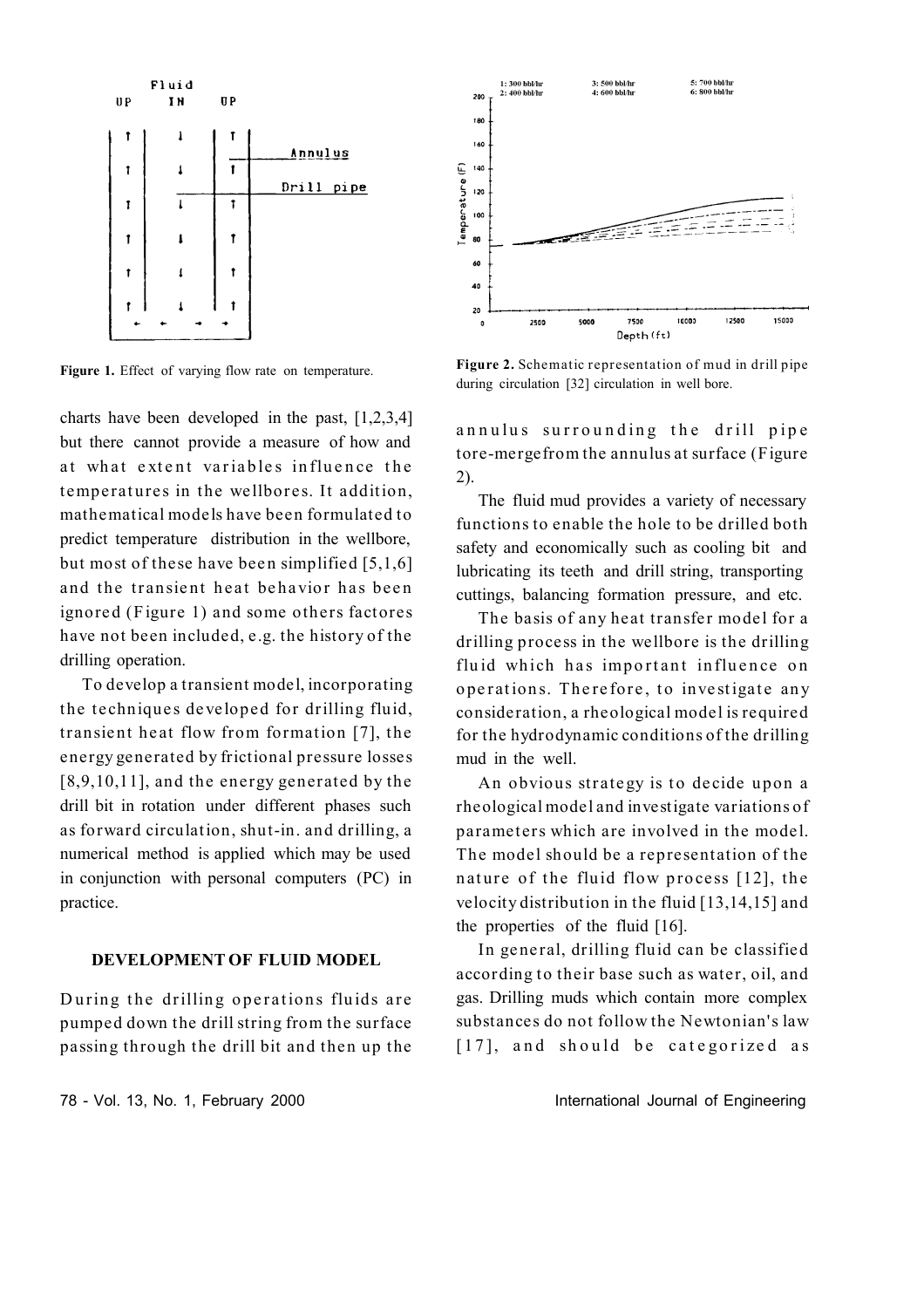

**Figure 3.** Reological model of fluids.

non-Newtonian fluids. Water is the best example of a Newtonian fluid but very few drilling fluids can be represented by this model.

Three main categories of non-Newtonian fluids are recognized, namely time independent, time dependent and viscoelastic. The time independent fluids can be divided into Bingham plastic, Pseudoplastic, yield pseudoplastic fluids [18]. The pseudoplastic model constitutes many and probably the most important class of non-Newtonian fluids, used in oil industry. The relationship between shear stress and shear rate in this model is non-linear, (Figure 3).

Whilst the yields-pseudoplastic model for drilling fluids is more desirable, the power law model (Eq. 1,2) is rather convenience mainly because most drilling fluids possess a yield value  $[19]$ , which is not taken into consideration in this model.

$$
\tau = k \left[ \frac{d\nu}{dr} \right]^n \tag{1}
$$

$$
\tau = k[\gamma']^n \tag{2}
$$

# **SELECTION OF AN APPROPRIATE RHEOLOGICALMODEL**

Complex rheological models are used to

International Journal of Engineering Theorem 2000 - 79 Vol. 13, No. 1, February 2000 - 79

improve fluid mechanics representation [20,21]. Hence, a fundamental question arises of how good is the rheological model of the drilling fluid? Material properties of the fluids in a well in fluence the heat exchange between the well and formation.

There are two important contributory factores of heat transfer of the fluid. Firstly, transfer of energy up and down inside the well is accomplished by the fluid flow, which is depened on fluid properties. Secondly, radial heat conduction from the well must pass through the annular fluids, for which the properties again govern the heat flow  $[11]$ . Properties of the fluid are defined as viscosity, density, specific heat capacity, thermal conductivity, and etc. [22,23,16,24,25].

Although a great deal has been done about pressure and temperature behavior of fluid properties of simple Newtonian fluids, little knowledge exists on how to deal with the properties of non-Newtonian fluids.

D espite drilling fluids have progressed from being simple to complex substances to improve the drilling job, a few published information is available to dete rmine heat transfer coefficient in non-Newtonian fluids and most authors on the subject of wellbore temperature distribution have ignored its influences. The procedures which most researchers, such as Raymond [9],Sullivan [26], Keller et. al. [27] and Sump and Williams [28], adopted are usually exensions of Newtonian.

However, the power law model is selected for this research and its indices have been calculated [28,29,12].

# **THERMAL MODEL**

As the fluid flows through the well the heat exchange take place between the different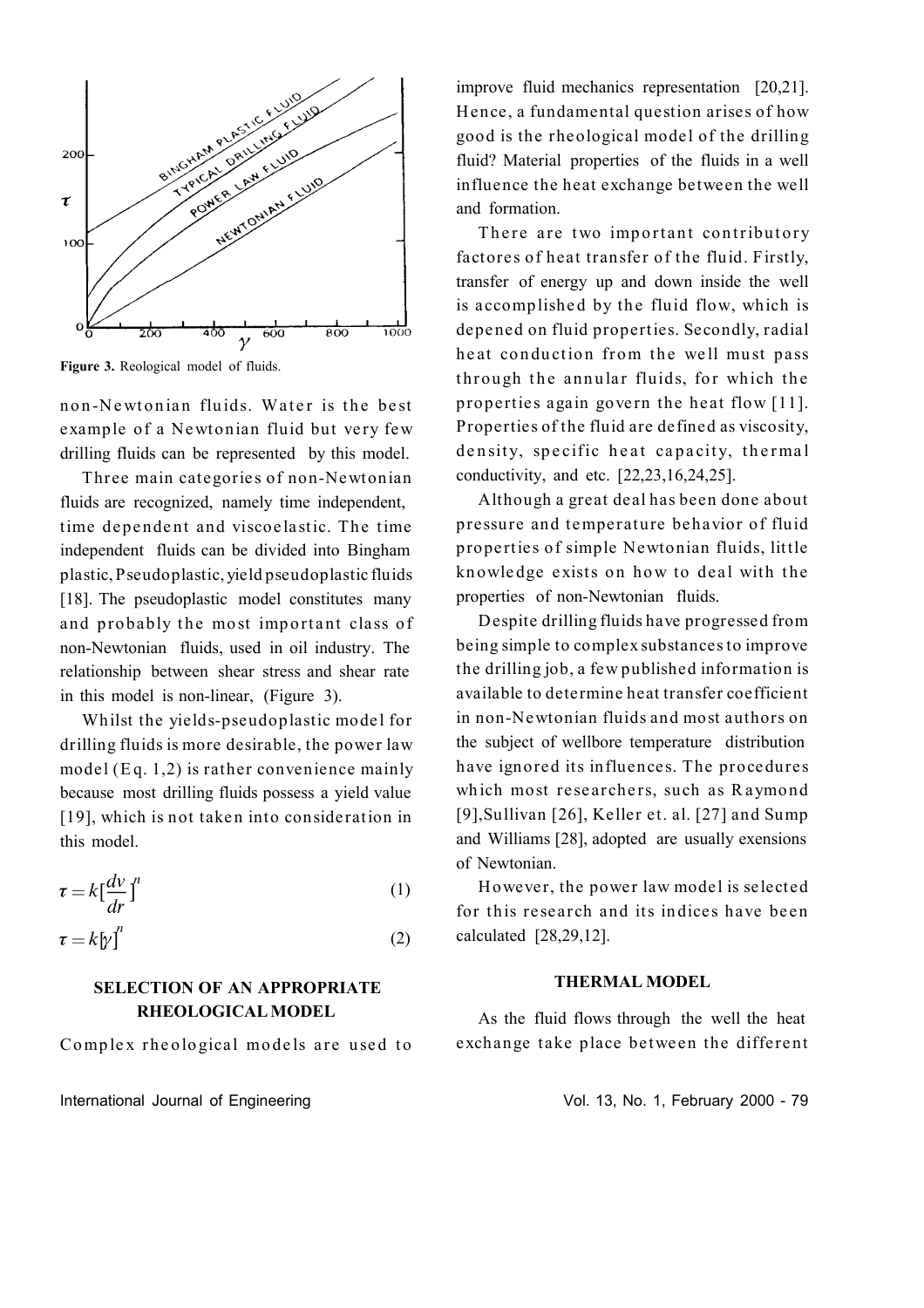

**Figure 4.** Schematic representation of a well.

boundaries of the string, annulus and formation (Figure 4). It depends upon the nature of the fluid, upon the velocity gradient, and upon properties of the fluid, steel, cement, and rock.

The governing equations for the fluid energy balance regions may determined from fundamental thermodynamics related to radial heat convection and vertical heat conduction. The radial heat convection into and out of the

volume is :

$$
E_c = h A \Delta T \tag{3}
$$

The heat transfer in the flowing fluid is more complex than a simple conduction of heat. A change in the flow energy along a streamline is the sum of change in enthalpy, potential energy and kinetic energy. For steady flow of specific volume of fluid, the total energy is:

$$
Dq^{f} = DH_{enth} + DP_{E} + DK_{E}
$$
 (4)

The temperature model of the drilling string was developed by means of an energy balance along a short pipe segment, (Figure 5).

$$
q_P = m C_P \frac{\Delta T_P}{\Delta z} \tag{5}
$$

As a result of fluid motion, convective heat transfer occurs which may be categorized by the nature of the flow as a forced or natural

80 - Vol. 13, No. 1, February 2000 **International Journal of Engineering** 



**Figure 5.** Heat transfer in a segment of drill pipe.



**Figure 6.** Heat transfer in a segment of annulus.

convertion (Figure 6).

The difference between the temperature of the inlet fluid and outlet fluid, must in some manner reflect the net heat gained by the fluid from the formation. The heat loss from the

$$
q_p = 2\pi r_p h_p (T_a - T_p)
$$
 (6)

formation affects the temperatures of fluid in the borehole and alter the temperature distribution along the wellbore.

E dwardson et.al. [7] de veloped a thermal process in the wellbore as a function of time to determine the temperature disturbances in the formation and its variation throughout the life cycle of a wellbore. The diffusion of heat into or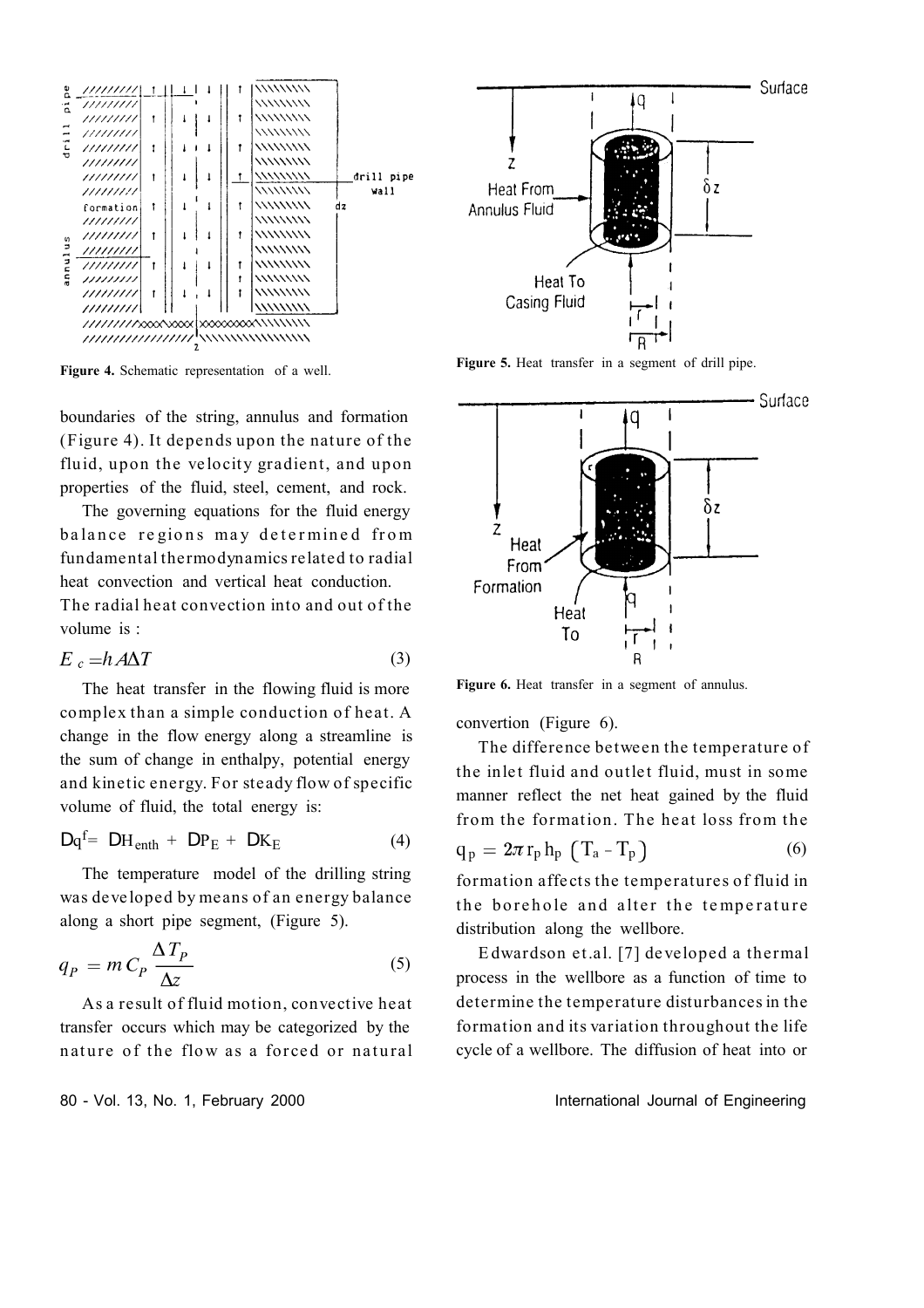

**Figure 7.** Effect of time on the bottom hole and.

out of the formation is defined by the following two dimensional Fourier's conduction equation:

$$
\frac{\partial T_{(rw,z,t)}}{\partial t} = \frac{k_f}{\rho_f C_{pf}} \frac{\partial}{r} \frac{\partial}{\partial r} \left[ \frac{r \partial T_{f(rw,z,t)}}{\partial r} \right] \tag{7}
$$

Ramey [8] proposed a model for the wellbore heat transmission problem. This me thod is approximate solution of the expanding E dwardson' s technique. It gives the bottom-hole circulating temperatures numerically as a function of well depth, casing size and thermal properties, hole size, flow rate and fluid properties. The solution assumes that heat transfer in the wellbore is steady state, while in the formation it is transient. This method also fails to describe a general technique for considering the effect of the radial heat conduction from the formation into the wellbore.

To gain some insight into problems a p seudo-steady-state model, developed by Raymond [9]. This model incorporates the silent thermal phenomena which occurs between the formation and the drilling fluid in the wellbore and employs a steady state flowing stream at the time of circulation (Figure 7). Raymond has developed a transient model for prediction of temperature profile in the wellbore, using an

iteration method.

The governing equation has been applied with a bi-linear geothermal gradient as an initial condition by Sullivan [26] using a finite difference technique.

Sump and Williams [28] modified the heat transfer model developed by Raymond to predict the fluid temperature profile during circulation. The method does not consider the effect of heat generation in the wellbore such as friction, pipe rotation and bit rotation in the well.

Keller et al. [27] extended Raymond's equation to include both effect of several casings and energy sources in the wellbore. Although, this model includes the effect of energy sources, no indication is given of how the numerical value can be calculated.

Wooley [25] proposed a new model including energy sources in the wellbore by using a modified Gauss-Siedel iteration method. The solution of Keller's and Wooley's had the obvious disadvantages of long time solution and the problem of stability tan convergence in the iteration process.

To deal with these problems, Marshall [30] developed a model. He investigated the effect of non-Newtonian fluid behavior on the drilling flow in a circulation temperature profile.

# **THEORY AND DEVELOPMENT OF THE MODEL**

Temperatures in a well are important in many operations. Such an operation is the placement of cement between the formation and a casing to provide zonal isolation along the well and render stability to the casing [31], (Figure 8).

Deeper drilling and consequently hotter formation can decrease the setting time and consequently not achieving the correct setting time can cause problems with the drilling

International Journal of Engineering Theorem 2000 - 81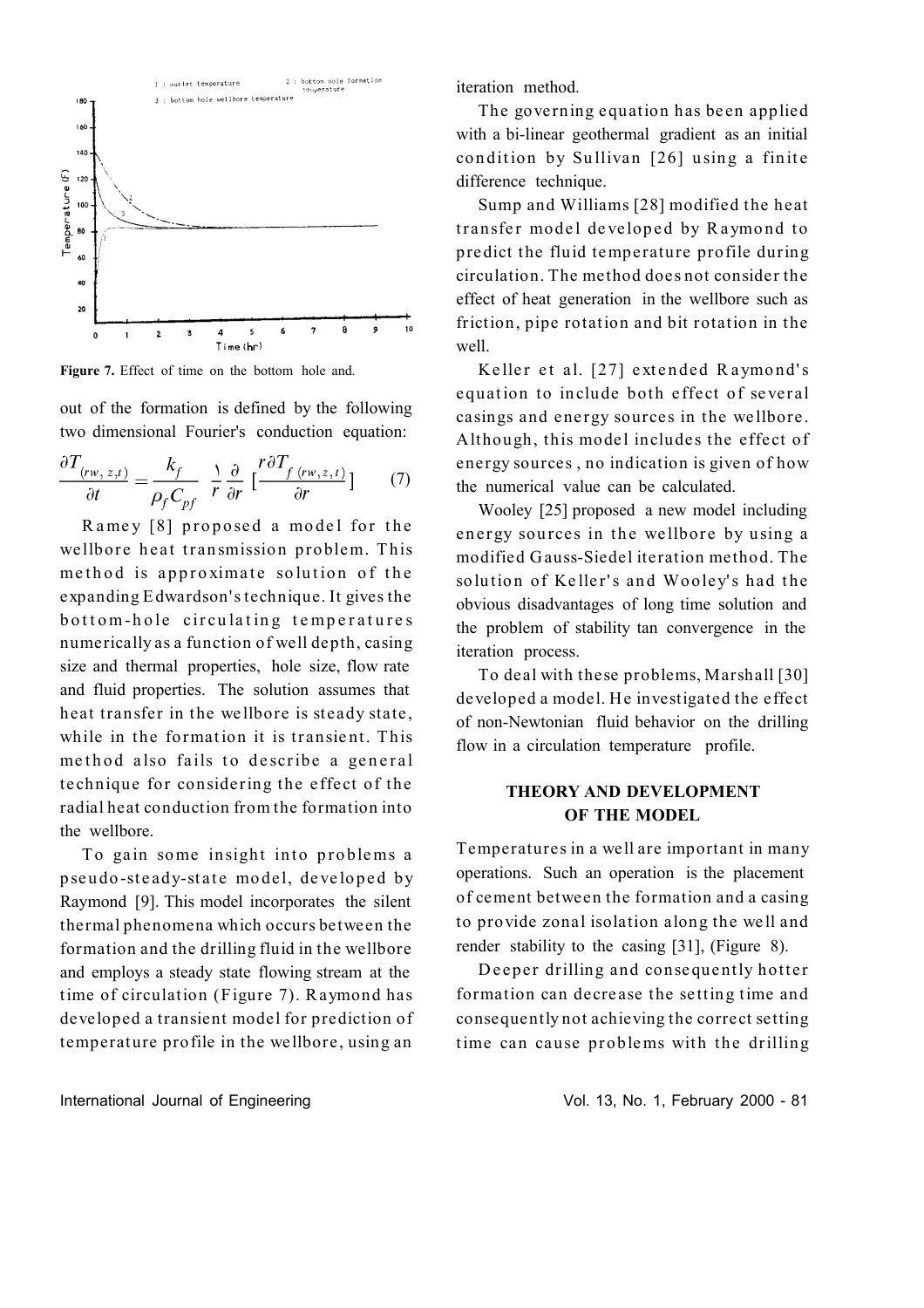

Figure 8. Cementing operation in wellbore outlet temperature in borehole with 10000 ft depth [32].

operations.

If the cement sets prematurely it will set while it is inside and therefore block the hole which has just been completed.

The drilling operation can be split into different phases, shut-in phase, circulation phase, and drilling phase. The first three mechanisms have been already dealt. Therefore, another energy which must be investigated is the heat generation in the wellbore. Some important energy sources are generated by drilling fluid friction in the pipe, annulus, and drill bit, rotation of the drill string and drill bit, chemical reaction, such as cement hydration.

#### **WELLBORN DESCRIPTION**

In the present study, a wellbore with three casing strings is considered. It consists of four annuli from the injection fluid to the formation  $(Figure 9)$ . At the bottom of the hole there is no casing string and is only one annulus between drill pipe and the formation. At the surface of the hole there are three casing strings and four annuli. The number of casings and annuli varies between these extremes.

# **ENERGY EQUATIONS IN THE WELLBORE**

As a result of fluid motion in the well, the

82 - Vol. 13, No. 1, February 2000 **International Journal of Engineering** 



**Figure 9.** Schematic representation of a well.

viscous energy is generated from frictional pressure losses in drill pipe, annulus, and drill bit.

The circulating system can be divided into four sections, surface connections, and pipes including drill pipe, heavy walled pipe, drill collar, and annular areas around drill pipes and drill collars, and drill bit.

The energy equation can be written for different radial increments of the well dimension. The prediction of temperature distribution in the wellbore formulated with a two-dimensional model with respect to the time variable for the flow history of the wells. It leads to a set of partial diffe rential equations for variable well dimension such as :

Energy balance in a drill pipe:

$$
Q_p - q_m \rho_m C_m \frac{\partial T_p}{\partial z} - 2\pi r_{ip} h_{wp} (T_p - T_w) + \frac{2k_w}{Ln \frac{r_2}{r_{ip}}}
$$

$$
(T_w - T_p) = \pi r_{ip}^2 \rho_m C_m \frac{\partial T_p}{\partial t}
$$
(8)

where:

$$
r_2 = \frac{r_{op} + r_{ip}}{2} \tag{9}
$$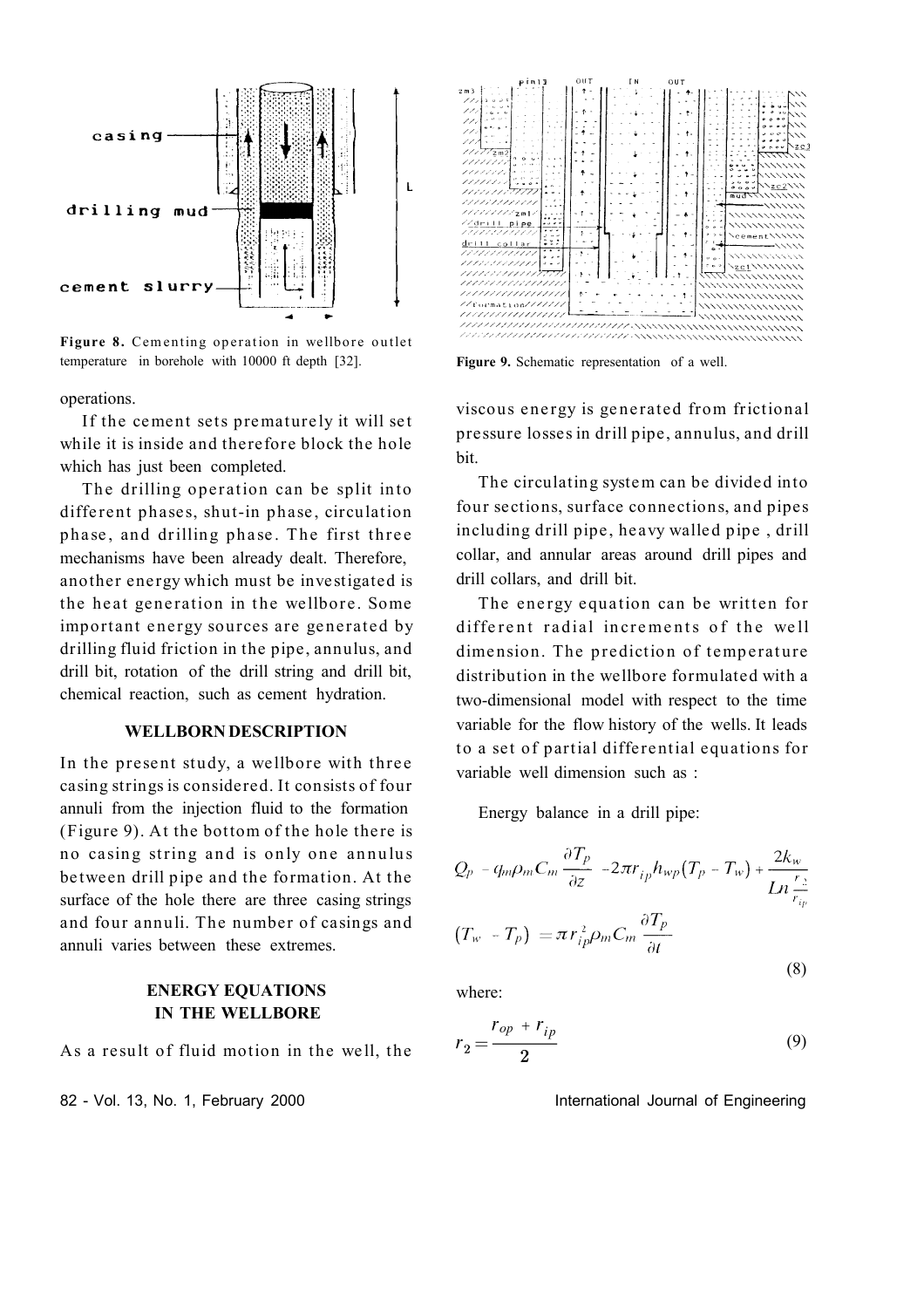Energy balance in drill string:

$$
(T_w - T_a) + \frac{2k_w}{Ln\frac{r_{op}}{r_2}}(T_a - T_w) = \rho_w C_{pw} \frac{\partial T}{\partial t}
$$
\n(10)

Energy balance in annulus fluid:

$$
Q_{2} + \rho_{ma}q_{m}C_{p} \frac{\partial T_{a}}{\partial z} + 2\pi r_{op}h_{op}(T_{w} - T_{a}) +
$$
  

$$
2\pi r_{ai}h_{ac}(T_{c1} - T_{a}) + \frac{2\pi k_{cf}}{Ln\frac{r_{4}}{r_{c1}}} =
$$
  

$$
\rho_{ma}C_{p}\pi(r_{ia}^{2} - r_{op}^{2})\frac{\partial T_{a}}{\partial t}
$$
 (11)

where:

where:

$$
r_4 = \frac{r_{oc1} + r_{ic1}}{2} \tag{12}
$$

Energy balance in the casing strings:

$$
k_{c1} \frac{\partial^2 T_{c1}}{\partial z^2} + 2\pi r_{ia} h_{ac1} (T_a - T_{c1}) - k_{(c1, c2)}
$$
  

$$
(T_{c1} - T_{c2}) = (r_{ia}^2 - r_{ic2}^2) \rho_s C_s \frac{\partial T_{c1}}{\partial t}
$$
 (13)

$$
k_{(c1,c2)} = \frac{1}{k_{h2}Ln\frac{r_3}{r_{ic2}} + k_{c1}Ln\frac{r_{ic2}}{r_4}}
$$
(14)

Energy balance in the formation:

$$
\frac{\partial^2 T_f}{\partial r^2} + \frac{1}{r} \frac{\partial T_f}{\partial r} + \frac{1}{r^2} \frac{\partial^2 T_f}{\partial \theta^2} + \frac{\partial T_f^2}{\partial z^2} = \frac{\rho_f C_f}{k_f} \frac{\partial T_f}{\partial t}
$$
\n(15)

E quation can be written in two-dimensional cartesian coordinate system to represent the heat flow in the formation as follows:

$$
\frac{\partial^2 T_f}{\partial r^2} + \frac{1}{r} \frac{\partial T_f}{\partial r} + \frac{\partial T_f^2}{\partial z^2} = \frac{\rho_f C_f}{k_f} \frac{\partial T_f}{\partial t}
$$
(16)

International Journal of Engineering Theorem 2000 - 83

#### **SOLUTION**

Most investigators such as Raymond, Sump and Williams , simulate the thermal model by using the formation temperatures as a boundary condition and applying the iterative method to calculate the temperature profile in wellbore ignoring the casing and heat generation in the system. Some others, such as Keller et. al., and Beirute developed a solution technique using an explicit finite difference method in radial direction and implicit in vertical direction. Their solutions involved iterative methods which has the drawback of poor stability and especially long computational solution time. For this rea son, a two -dimen sional implicit technique which was developed by Marshall has been adopted to expand Keller's equations in order to evaluate temperature distribution in the wellbore with multiple casing and drill collar using non-Newtonian drilling fluid.

The method adopted has been subdivided into three seperate evaluation taking into consideration the "history" of the drilling operations.

A grid system has been selected on two space variables, i. e. in the radial and vertical directions. The tow dimensional system is constructed with radial boundaries. Starting from the center line of the wellbore, the boundary for the first differential equation is taken at the axis of the drill pipe. The following six elements have boundaries at different interfaces. There are three more elements which arbitrary boundaries outside the outer annulus but within the formation.

In the vertical direction, the number of vertical elements are variable and depend on the well depth.

To solve the partial differential equations by the finite difference method, the finite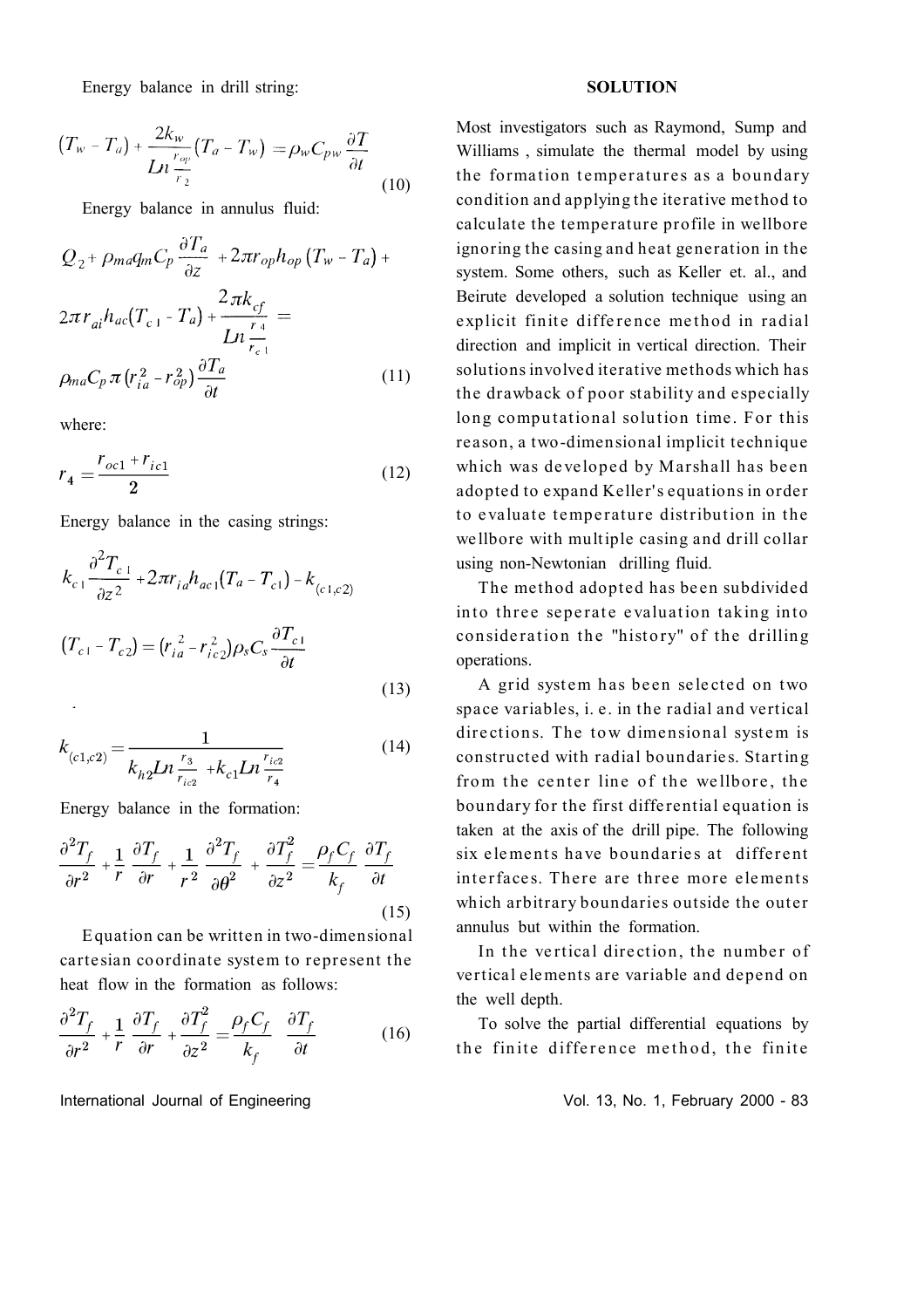difference gotients replaced the partial derivatives for each node of the grid to describe the transient heat flow in that element.

The method is based on the theorem that the first order derivatives are approximated by using two-point differences to represent spatial derivatives in the radial and vertical direction and two-point differences formulated for the time derivatives in implicit form.

The three-point central approximation is of a higher order and is used for the second order spatial derivative equations. The second order derivatives in the block are the difference quotient of the first order derivatives given by :

$$
\frac{\partial T}{\partial z} = \frac{T_{(z + \Delta z, r, t)}}{\gamma \Delta z} \tag{17}
$$

#### **MATHEMATICALMODEL**

The finite differential equations are written in implicit form for each vertical element "j", and radial element "k", for a time step of Dt, e.g. the general equation for temperature distribution in the formation in drilling, circulating, and shut-in phases is:

Pipe fluid energy balance:

$$
Q_{p} - q_{m}\rho_{mp}C_{m} \frac{T_{ij}^{n+1} - T_{1,j-1}^{n+1}}{\Delta z_{j}} - 2\pi r_{ip}h_{wp}
$$
  

$$
(T_{1,j}^{n+1} - T_{2,j}^{n+1}) - \frac{2k_{w}\pi}{Ln\frac{r_{2}}{r_{ip}}}(T_{1,j}^{n+1} - T_{2,j}^{n+1}) =
$$

$$
\pi r_{ip}^{\tau} \rho_{m}C_{m} \frac{T_{1,j}^{n+1} - T_{1,j}^{n+1}}{\Delta t}
$$
(18)

Pipe or drill collar wall energy balance:

$$
\frac{k_w}{\Delta z_j} \Big[ \frac{T_{2j+1}^{n+1} - T_{2j}^{n+1}}{\Delta z_{j+0.5}} - \frac{T_{2j}^{n+1} - T_{2j-1}^{n+1}}{\Delta z_{j-0.5}} \Big] +
$$

84 - Vol. 13, No. 1, February 2000 **International Journal of Engineering** 

$$
\frac{2r_{ip}h_{ip}}{(r_{op}^2 - r_{ip}^*)} \left[T_{\gamma_j}^{n+1} - T_{2j}^{n+1}\right] + \frac{2r_{op}h_{op}}{(r_{op}^2 - r_{ip}^2)} \times
$$
\n
$$
\left[T_{2j}^{n+1} - T_{3j}^{n+1}\right] + \frac{2k_w}{Ln\frac{r_{op}}{r_2}} \left[T_{3j}^{n+1} - T_{2j}^{n+1}\right]
$$
\n
$$
= \rho_m C_{pw} \frac{T_{2,j}^{n+1} - T_{2,j}^n}{\Delta t}
$$
\n(19)

where  $T^{n+1}_{\tau,j}$  is the drilling fluid temperature, F in the annulus

Energy balance in annulus fluid:

$$
Q_{2} + q_{m}\rho_{ma}Cp \frac{T_{3,j}^{n+1} - T_{3,j}^{n+1}}{\Delta z_{j}} + 2\pi r_{ai}h_{ac}
$$
  
\n
$$
[T_{c1}^{n+1} - T_{a}^{n+1}] + 2\pi r_{op}h_{op}[T_{2,j}^{n+1} - T_{3,j}^{n+1}] =
$$
  
\n
$$
+ \frac{2\pi k_{c1}}{Ln\frac{r_{4}}{r_{c1}}}[T_{4,j}^{n+1} - T_{3,j}^{n+1}] = \rho_{ma}C_{p}\pi(r_{ia}^{2} - r_{op}^{2})
$$
  
\n
$$
\frac{T_{3,j}^{n+1} - T_{3,j}^{n}}{\Delta t}
$$
 (20)

where  $T_{4j}^{n+1}$  is the first casing temperature, F First casing energy balance:

$$
k_{c^1 j} \left[ \frac{T_{4j+1}^{n+1} - T_{4j}^{n+1}}{\Delta z_{j+0.5}} - \frac{T_{4j}^{n+1} - T_{4j-1}^{n+1}}{\Delta z_{j-0.5}} \right] +
$$
  

$$
2\pi r_{ia} h_{ac} \left[ T_{3j}^{n+1} - T_{4j}^{n+1} \right] - k_{(\langle c^1, c^2 \rangle j)}
$$
  

$$
\left[ T_{4j}^{n+1} - T_{5j}^{n+1} \right] = (r_{ia}^2 - r_{ic}^2) \rho_s C_s
$$
  

$$
\left[ \frac{T_{4j}^{n+1} - T_{4j}^{n+1}}{\Delta t} \right]
$$
 (21)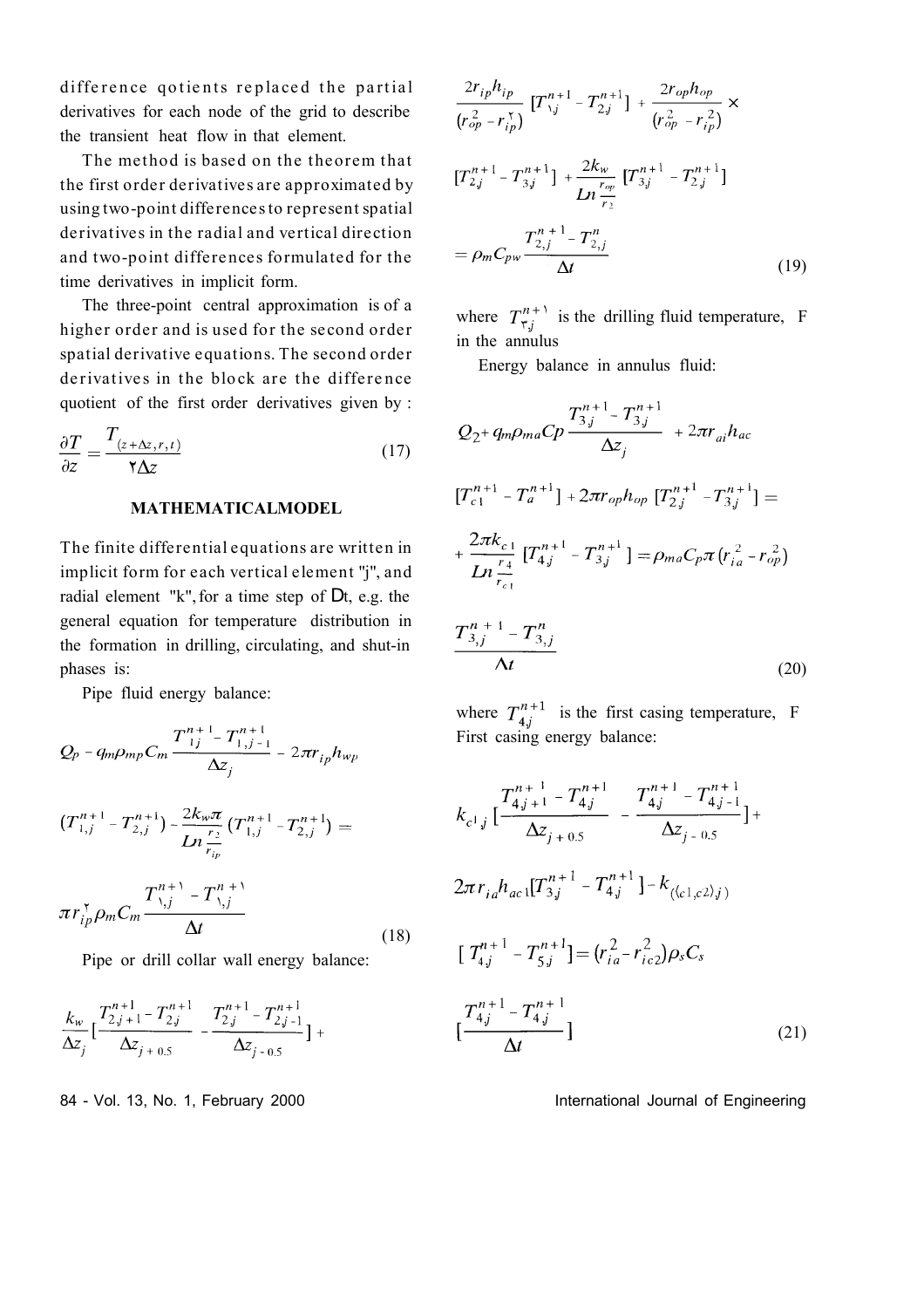where  $k_{(\langle c1,c2\rangle,j)}$  is the average thermal conductivity between first casing and second annulus and is given by:

$$
k_{(\langle c_1,c_2\rangle_j)} = \frac{1}{k_{h2,j}Ln\frac{r_5}{r_{ic2}} + k_{c1,j}Ln\frac{r_{ic2}}{r_4}}
$$
(22)

Difference equation for other annuli:

$$
k_{hithj+0.5} \frac{T_{5j+1}^{n+1} - T_{5j}^{n+1}}{\Delta z_j \Delta_{j+0.5}} - k_{hithj-0.5}
$$

$$
\frac{T_{5,j}^{n+1} - T_{5,j-1}^{n+1}}{\Delta z_j \Delta z_{j-0.5}} + \frac{k_{(\langle c_1,c_2 \rangle_j)}}{r_5 \Delta r_5} \left[T_{4,j}^{n+1} - T_{5,j}^{n+1}\right]
$$
\n
$$
-\frac{k_{(\langle c_2,c_3 \rangle_j)}}{r_5 \Delta r_5} \left[T_{5,j}^{n+1} - T_{6,j}^{n+1}\right]
$$
\n
$$
= \rho_{c2} C_{c2} \frac{T_{5,j}^{n+1} - T_{5,j}^n}{\Delta t}
$$
\n(23)

where  $k_{(\langle c2,c3\rangle j)}$  is the average thermal conductivity between the second and third annulli annulli and can be determined by:

$$
k_{(\langle c2,c3\rangle_j)} = \frac{1}{k_{h2j}Ln\frac{r_6}{r_{ic3}} + k_{h3j}Ln\frac{r_{ic3}}{r_5}}
$$
(24)

$$
r_6 = \frac{r_{ic3} + r_{oc3}}{\Omega} \tag{25}
$$

$$
k_{hith,j+0.5} = \frac{2\Delta_{j+0.5}}{\frac{\Delta z_{j+1}}{k} + \frac{\Delta z_j}{k}} \tag{26}
$$

$$
k_{hith,j-0.5} = \frac{2\Delta_{j-0.5}}{\frac{\Delta z_{j-1}}{k_{hi,j-1}} + \frac{\Delta z_j}{k_{hi}}}
$$
(27)

Difference equation for the formation:

$$
\frac{k_{h_0}}{\Delta z_j} \left[ \frac{T_{i,j+1}^{n+1} - T_{i,j}^{n+1}}{\Delta z_{j+0.5}} - \frac{T_{i,j}^{n+1} - T_{i,j-1}^{n+1}}{\Delta z_{j-0.5}} \right]
$$

International Journal of Engineering Vol. 13, No. 1, February 2000 - 85

$$
+\frac{k_{im}}{r_i \Delta r_i} \left[T_{i-1,j}^{n+1} - T_{i,j}^{n+1}\right] +
$$
  
+ 
$$
\frac{k_{ip}}{r_i \Delta r_i} \left[\ T_{i,j}^{n+1} - T_{i+1,j}^{n+1}\right] = \rho_f C_{\rho f}
$$
  

$$
\left[\frac{T_{i,j}^{n+1} - T_{i,j}^{n}}{\Delta t}\right]
$$
 (28)

where

$$
k_{im} = \frac{k_{ho}}{r - r_i} \tag{29}
$$

$$
k_{ip} = \frac{k_{ho}}{Ln \frac{r_{i+1}}{r_i}}
$$
(30)

For i=Imax  $K_{in} = 0$ 

The finite difference equations can be arranged in the form

$$
B_{i,j} T_{i,j-1}^{n+1} + D_{i-1,j} T_{i,j}^{n+1} + E_{i,j} T_{i,j}^{n+1} + F_{i,j} T_{i+1,j}^{n+1}
$$
  
+ 
$$
H_{i,j} T_{i,j+1}^{n+1} = C_{i,j}
$$
 (31)

Where the number of the vertical increments of the wellbore is N, the coefficient matrix is of the order N\*10 block and for each node a pentadiagonal matrix is divided into 10\*10 submatrices, which each submatrix is of the order N\*N matrix.

To achieve a numerical solution which satisfies the specified initial and boundary conditions, it is necessary to modify the coefficient matrix. To solve this coefficient matrix of the order  $10N*10N$  which requires  $(N^*10)^*(N^*10)^*2^2$  bytes storage capacity for single length arithmetic and  $(N*N)*(N*N)$  for double length arithmetic or double precision.

An algorithm with exploitation of non-entries was written for the coefficient matrix to change the matrix into a band storage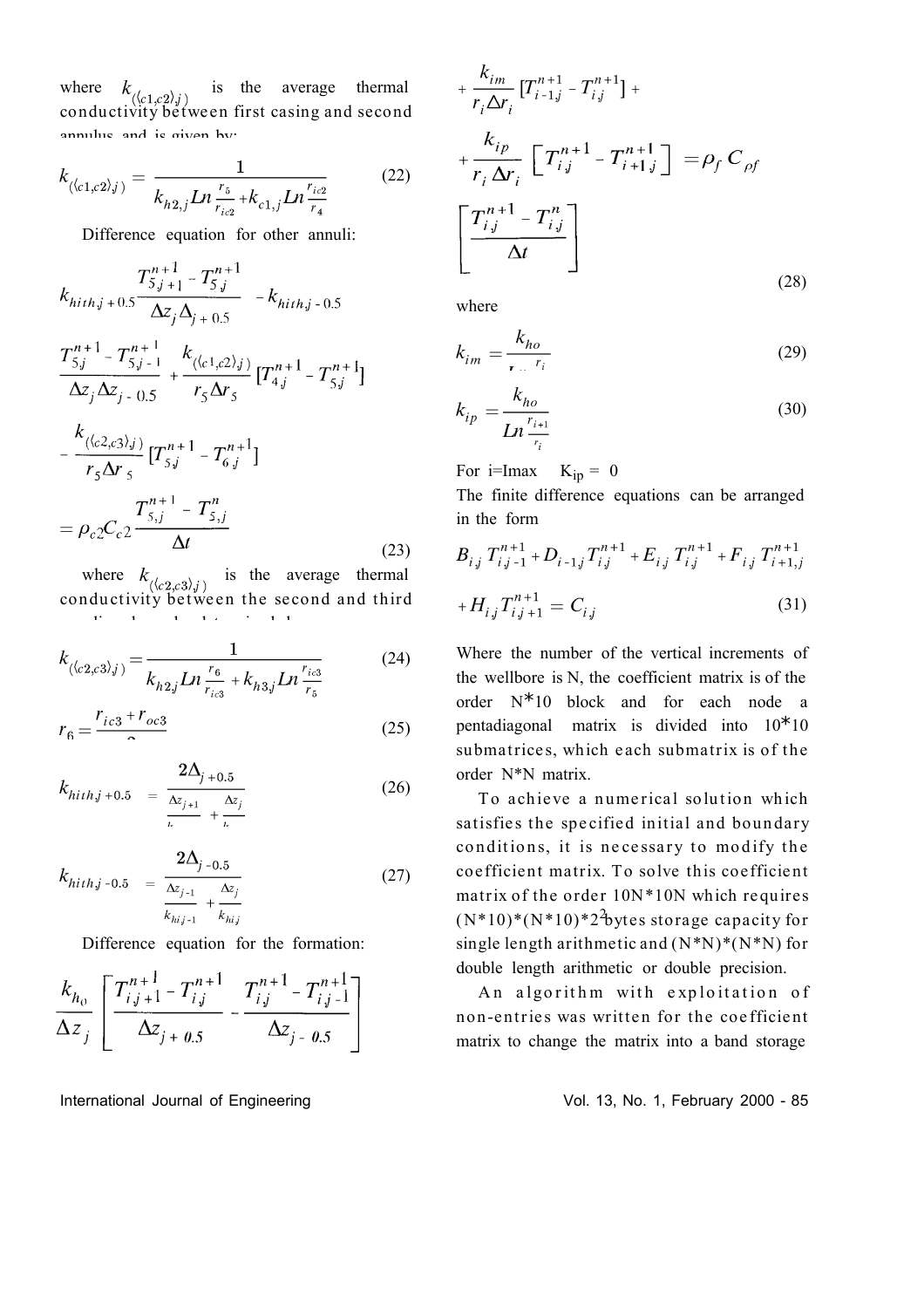matrix. The band storage matrix solved by a direct band algorithm technique involving factorization of decomposition matrix into lower and upper triangular matrices.

#### **COMPUTER MODEL**

A computer program, called "Nooshien.For" has been developed for predicting transient temperatures in the wellbore [32]. The program is constructed from equations developed in the previous sections taking into consideration different casings, the effect of the energy sources, the history of the drilling operation and other aspects encountered either inshore or offshore oil well. The program consists of a main program and sixteen subroutines.

#### **VALIDATION**

It has been felt that it would be beneficial if the theoretical model of temperatures could be validated and the range of parameters could be verified by comparing measu red field data with the numerically derived data.

For this purpose one complete set of measured field data "15/20A-4, an exploration well in the Central North Sea drilled from the treasure Seeker ",has been acquired from one of



Figure 10. A comparison between predicted and with completion measured temperatures in the wellbore.

the petrolium companies "BP" for which gesture the author is greatly in debt.

The temperature measured by the MWD tool is plotted as a function of wellbore depthfor a period 82 hours during different activities with different drilling muds in a drilling operation (Figure 10).

The figure shows variation of temperature during different activities such as shut-in, circulating, and drilling. It is believed that there are some difficulty which respond to data collection or time recording. It can also be seen that: (1) the temperature at the bottom of the hole is increasing with depth and (2) at same sections e.g. at a depth of  $3900, 4500, 5900$  ft, the temperature has been reduced very sharply which indicates a lowering of inlet temperature of circulating mud for shallow deep wells.

### **CONCLUSION**

The aim of the work presented in this study was to evaluate a method and apply it to enable the calculation of temperature distribution in the wellbore during the fully history of the drilling operation.

A fully transient model has been developed to include varies heat transfer mechanisms between the wellbore and the formation. In addition, several other features have been implemented in the model to improve the prediction of temperatures in the wellbore. These additional features are:

- an appropriate technique has been applied for the drilling fluid to calculate the mechanical energy dissipation in the wellbore

- a geometry evaluation approach has been developed to take into account the well completion with multiple casings and drill collars

- a new technique has been employed in the

86 - Vol. 13, No. 1, February 2000 **International Journal of Engineering**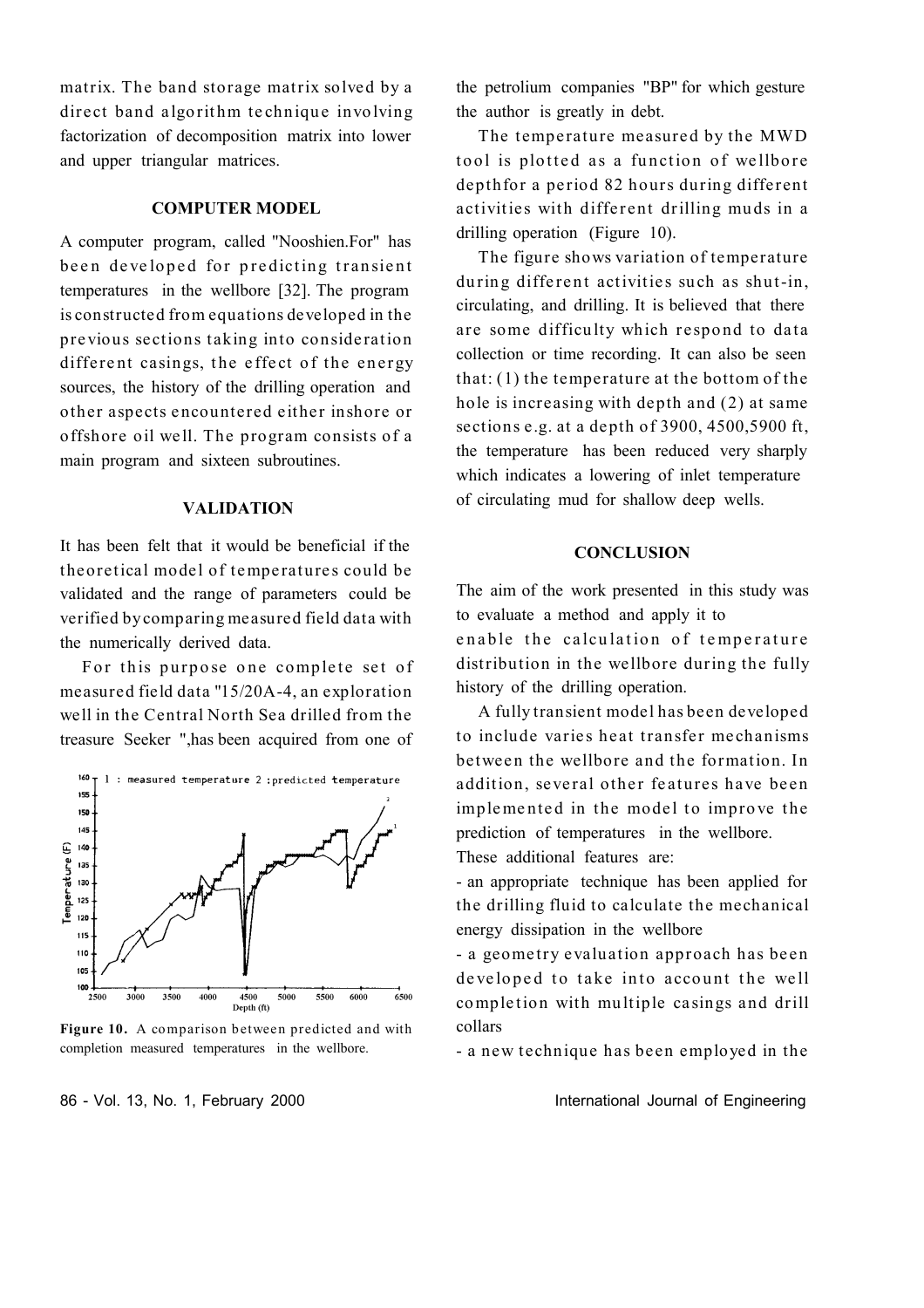model to consider the temperature distribution in the wellbore as drill bit advances in depth.

- the model has been developed to incorporate different activities such as shut-in, forward circulation, and drilling which encountered in drilling operations.

The model has been investigated under different parameters and the following conclusions have been reached and are listed in order of their importance:

-the geothermal gradient has a significant effect on the temperatures in the wellbore, if its value is increased, the temperature distribution in the wellbore will increase as well,

-with increasing depth, the temperature encountered in the wellbore will be increased,

-bottom hole temperature decreased very rapidly and then follows a steady state in circulation but it is reverse for shut-in condition which the temperature recovers fast after circulating of fluid.

# **NOMENCLATURE**

| τ                  | shear stress, $1bf/ft^2$                         |
|--------------------|--------------------------------------------------|
| k                  | consistency of fluid, constant                   |
| n                  | flow behavior index, constant                    |
| dv                 | velocity difference between particles,<br>ft/sec |
|                    |                                                  |
| dr                 | distance between particles, ft                   |
| $\gamma$           | shear rate, sec <sup>-1</sup>                    |
| $E_c$              | the rate of heat convection in the               |
|                    | volume, Btu/hr                                   |
| h.                 | the heat transfer coefficient,                   |
|                    | Btu/(hr.ft $\frac{2}{1}$ F)                      |
| $\mathsf{A}$       | the surface area, $ft2$                          |
| $\Delta T$         | the difference temperature, F                    |
| $Dq^f$             | the total energy                                 |
| $DH_{\text{enth}}$ | the difference enthalpy                          |
| DP <sub>E</sub>    | the rate of change in potential energy           |
|                    | per second, lbf.ft/sec                           |
| $DK_E$             | the change in the kinetic energy at              |
|                    | unit time, lbf.ft/sec                            |
| q                  | the heat transfer rate, Btu/hr                   |
|                    |                                                  |

- $C_p$  the heat capacity in the drill pipe,  $Btu/(lb.F)$
- z depth, ft

T temperature, F

p,a,w,f,i,o,m,c,1,2,3,4 indices

- refer to pipe, annulus, wall, formation, inside, outer, mud, casing, casing number respectively the density,  $lb/ft^3$
- $\rho$  $U$  the overall heat transfer coefficient between the annulus and the formation
- k thermal conductivity, Btu/(ft.F.hr)
- $Q<sub>2</sub>$  the energy source in the annulus
- t the time, sec
- i,j,k the grid points in the radial direction, depth , and time step

#### **REFERENCES**

- 1. API, "New Cement Test Schedules Issued", *Oil and Gas Journal*, pp 179-182, (July, 1977).
- 2. Cooke, C. E., "Annular Pressure and Temperature Measurements Diagnose Cementing Operations", *IADC/SPE 11416*, pp 465-470, (February 20-23, 1983)
- 3. Venditto, J. J. and George C. R., "Better Wellbore Temperature Data Equals Better Cement Jobs", *World Oil*, pp 47-50, (February 1, 1984).
- 4. Jones, R. R., "A Novel Economical Approach for Accurate Real Time Measurement of Wellbore Temperatures", *SPE 15577*, pp 1-4, (October 5-8, 1986).
- 5. Farris, F. R., "A Practical Evaluation of Cements for Oil Wells", Oil and Gas Co, Tulsa, Okla, (1941).
- 6. Holmes, C. H. and Swift, S. C., "Calculation of Circulating Mud Temperatu res", *Journal of Petroleum Technology*, pp 671-674, (June, 1970).
- 7. Edwardson, M. J., Girner, H. M., Parkison, H. R., Williams, C. D. and Mathews, C. S., "Calculation of Formation Temperature Disturbances Caused by Mud Circulation", *Journal of Petroleum Technology*, pp 416-426, (April, 1962).
- 8. Ramey, H. J., "Wellbore Heat Transmission", *Journal of Petroleum Technology*, pp 427-435, (April 1962, 1962).
- 9. Raymond, L. R., "Temperature Distribution in a Cir cu latin g D rillin g Flu id ", *Society of Petroleum Engineers Journal*, pp 334-341, (March 12, 1969).
- 10. Bizanti, M. S. and Ruston La, "How Six Parameters Affect BRT During Circulation", *Oil & Gas Journal*, pp

International Journal of Engineering Theorem 2000 - 87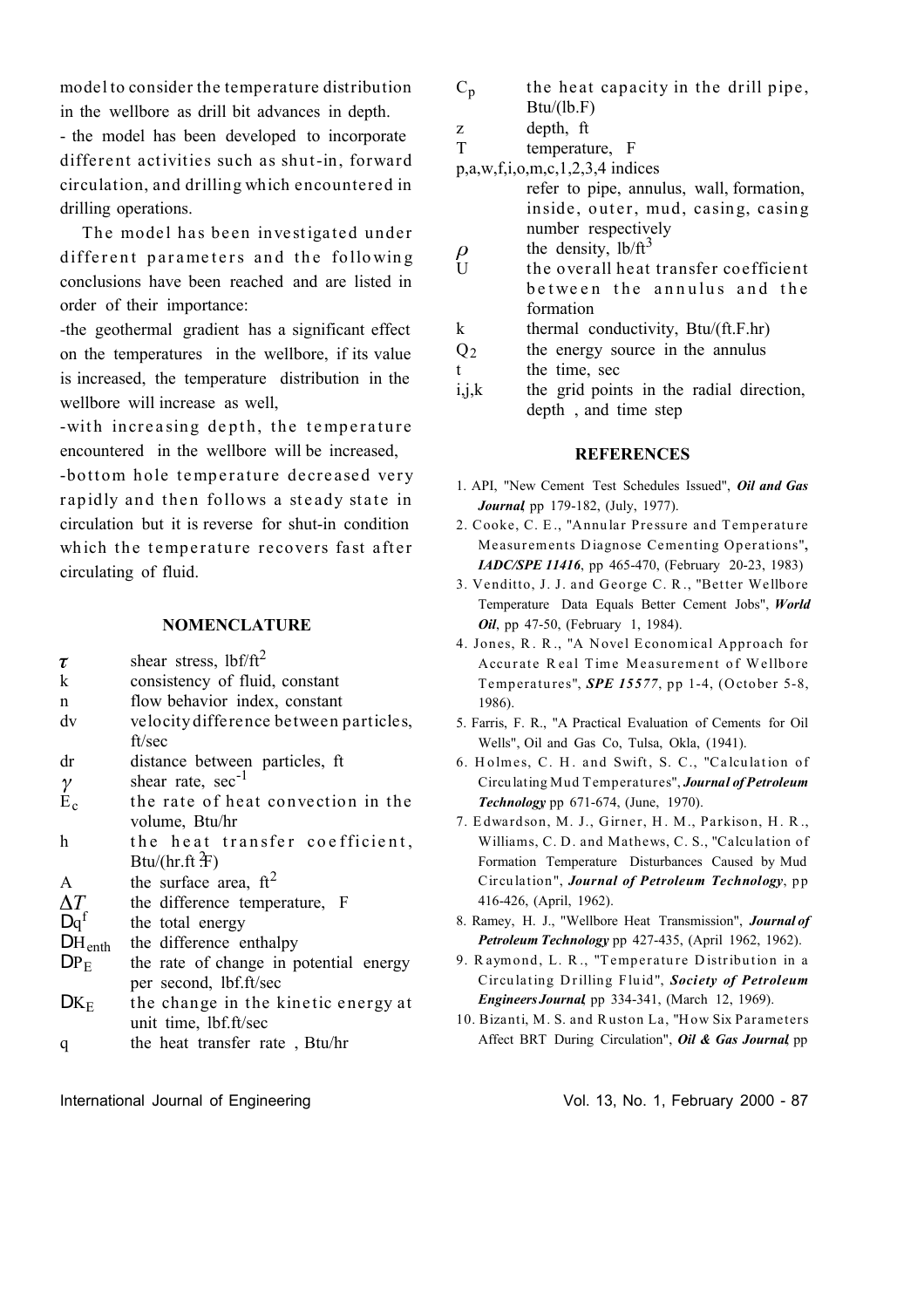44-45, (February 22, 1988).

- 11. Corre, B, Eymard, R. and Guenot, A., "Numerical Computation of Temperature Distribution in a Wellbore While Drilling", SPE 13208, pp 1-9 (September 16-19, 1984).
- 12. API Bulletin 13D, "The Rheology of Oilwell Drilling Fluids", (1980).
- 13. Incropera, F. P. and DE Witt, D. P., "Fundamentals of Heat and Mass Transfer", Second Edition, Published by John Wiley & Sons, Inc,  $(1985)$ .
- 14. Thomas, L. C., "Fundamentals of Heat Transfer", Published by Prentice-Hall, Inc., pp 347, (1980).
- 15. Rabia, H., "Rig Hydraulics", Published by Athenaeum Press, Newcastle upon Tyne, (1989).
- 16. Hoberock, L. L., Thomas, D. C. and Nickens, H. V., "Here's How Compressibility and Temperature Affect Bottom-Hole Mud Pressure", *Oil & Gas Journal*, pp 159-164, (March 22, 1982).
- 17. Walker, R. E., "How to Predict Mud Performance", Oil and Gas Journal pp 65-68, (March 30, 1964).
- 18. Zamora, M. and Bleier, R.," Prediction of Drilling Mud Rheology Using a Simplified Herschel-Bulkley Model", Journal of Pressure Vessel Technology, pp 485-490, (Augest 1977).
- 19. Houwen, O. H. and Geenhan, T., "Rheology of Oil-Base Muds", SPE 15416, pp 1-7, (October 5-8, 1986).
- 20. Robertson, R. and Stiff, H. A., "An Improved Mathematical Model for Relating Shear Stress to Shear Rate in Drilling Fluids and Cement", SPE, Vol. 16, pp 31-36, (February 1976).
- 21. Beirute, R. M., "A Circulating and Shut Well Temperatures Profile Simulator", SPE 17591, pp 429-442, (November 1-4, 1988).
- 22. Minton, R. C. and Bern, P. A., "Field Measurement and Analysis of Circulating System Pressure Drops with

Low-Toxicity Oil-based Drilling Fluids", IADC/SPE 17242, pp 519-528, (February 28-March 2, 1988).

- 23. Sorelle, R. R., Jardiolin, A. and Buckley, P., "Mathematical Field Model Predicts Downhole Density Changes in Static Drilling Fluids", SPE 11118, pp 1-7, (September 26-29, 1982).
- 24. Kutasow, I. M., "Empirical Correlation Determines Downhole Mud Density", Oil & Gas Journal, pp 61-63, (December 12, 1988).
- 25. Wooley, G. R., "Computing Downhole Temperatures" in Circulation, Injection, and Production Wells", SPE, pp 1509-1922, (September 1980).
- 26. Sullivan, W. N., "Wellbore Thermal Model", Research Paper, SAND-75-0491, Sandia Labs., Albuquerque, N. M., (1970).
- 27. Keller, H. H., Couch, E. J. and Berry, P. M., "Temperature Distribution in Circulating Mud Columns", Society of Petroleum Engineers Journal, pp 23-30, (February 1973).
- 28. Sump, G. D. and Williams, B. B., "Prediction of Wellbore Temperature during Mud Circulation and Cementing Operations", Journal of Engineering for **Industry**, pp. 1083-1092, (November 1973).
- 29. Charm, S. E. and Merrill, E. W., "Heat Transfer Coefficients in Straight Tubes for Pseudoplastic Food Materials in Streamline Flow", (1958).
- 30. Marshall, D. W., "A Computer Model to Determine the Temperature Distribution in A Wellbore", MSc. Thesis, Spring, Edmonton, Alberta (1980).
- 31. Bittleston, S. H., "A Two-Dimensional Simulator To predict Circulating Temperatures During Cementing Operations", SPE 20448, pp 443-454, (September 23-26, 1990).
- 32. Laderian, A., "Prediction of temperature profile in oil wells", NewCastle Upon Tyne, PhD Thesis, (1991).

88 - Vol. 13, No. 1, February 2000